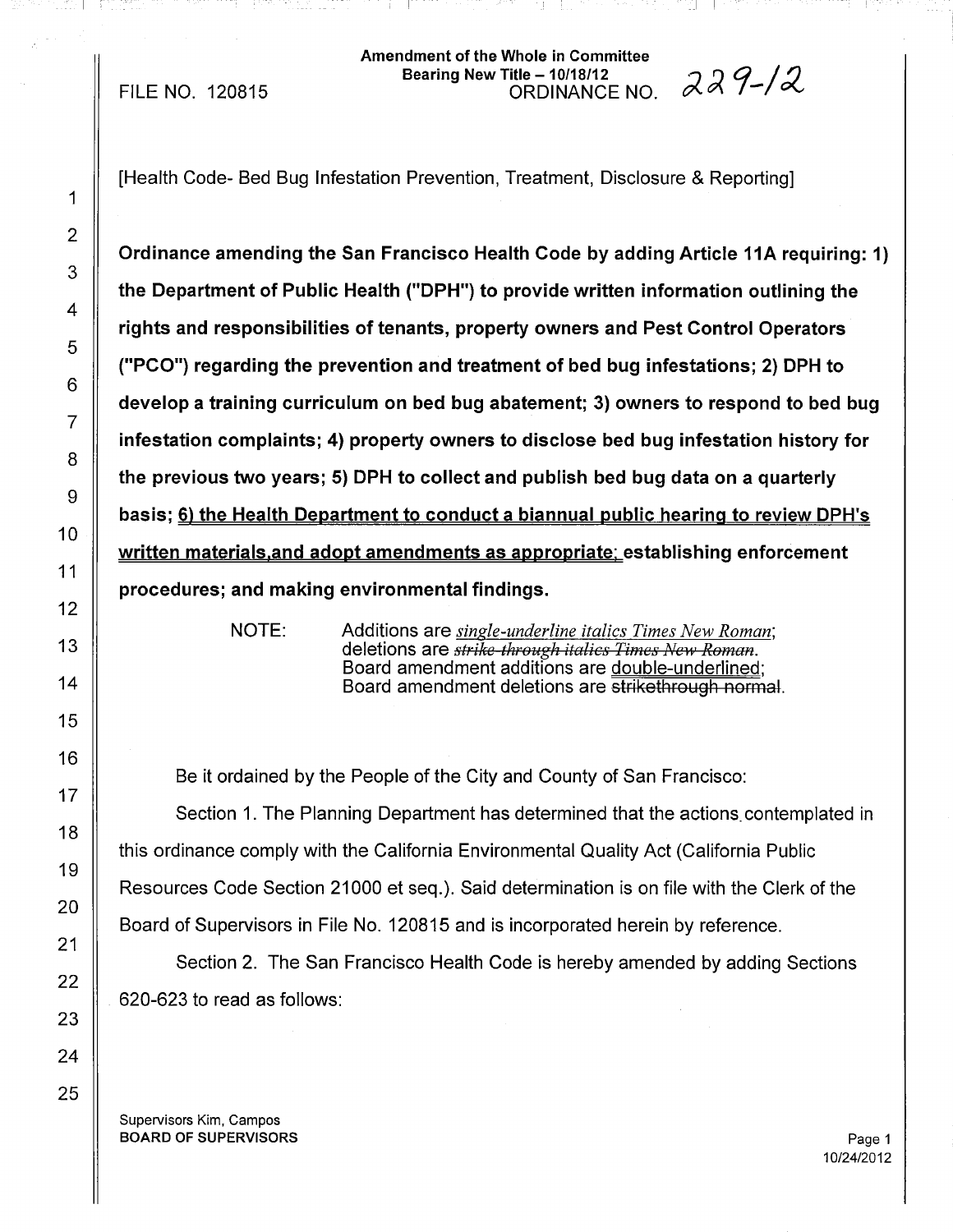| 1              | ARTICLE 11A: BEDBUG INFESTATION PREVENTION, TREATMENT, DISCLOSURE,                                                  |
|----------------|---------------------------------------------------------------------------------------------------------------------|
| $\overline{2}$ | <b>AND REPORTING</b>                                                                                                |
| 3              | SEC. 620. FINDINGS.                                                                                                 |
| 4              | The Board of Supervisors finds and declares the following:                                                          |
| 5              | Tenants, property owners and Pest Control Operators ("PCO") have distinct rights and<br>$\left( I\right)$           |
| 6<br>7         | responsibilities regarding bed bug infestations.                                                                    |
| 8              | Effective abatement is more likely to occur when tenants, property owners and PCOs<br>(2)                           |
| 9              | are properly trained with a baseline curriculum.                                                                    |
| 10             | Female bed bugs can produce over 500 eggs in a lifetime and infestations can double in<br>(3)                       |
| 11             | number every 16 days.                                                                                               |
| 12             | Bed bug egg mortality is very low, with approximately 97% of the bed bug eggs hatching<br>(4)                       |
| 13             | <i>successfully.</i>                                                                                                |
| 14             | Bed bug infestations may go unnoticed for 6 months or more due to their particular life<br>(5)                      |
| 15             | cycle, and the fact that they are dormant for long periods of time after feeding.                                   |
| 16             | Bed bugs can live up to 18 months and effective abatement can require multiple<br>(6)                               |
| 17             | treatments.                                                                                                         |
| 18             | The City and County of San Francisco ("City") identifies bed bug infestations as a<br>(7)                           |
| 19             | public nuisance.<br>A prevalence of bed bug infestations exist in San Francisco residential hotels, posing a<br>(8) |
| 20             | significant health hazard and public nuisance.                                                                      |
| 21             | Bed bugs cannot be solely abated by members of the public, and travel through<br>(9)                                |
| 22             | ventilation and electrical systems in multi-unit establishments causing exponential infestations.                   |
| 23             | (10)<br>Bed bug infestations spread more quickly in densely populated areas.                                        |
| 24             |                                                                                                                     |
| 25             |                                                                                                                     |

amanthony (Coltas es animality (Charles a la Social Coltas as a served of Charles and Collaboration of Social

Supervisor **Kim BOARD OF SUPERVISORS** Page 2

 $\sim$ 

 $\parallel$ 

32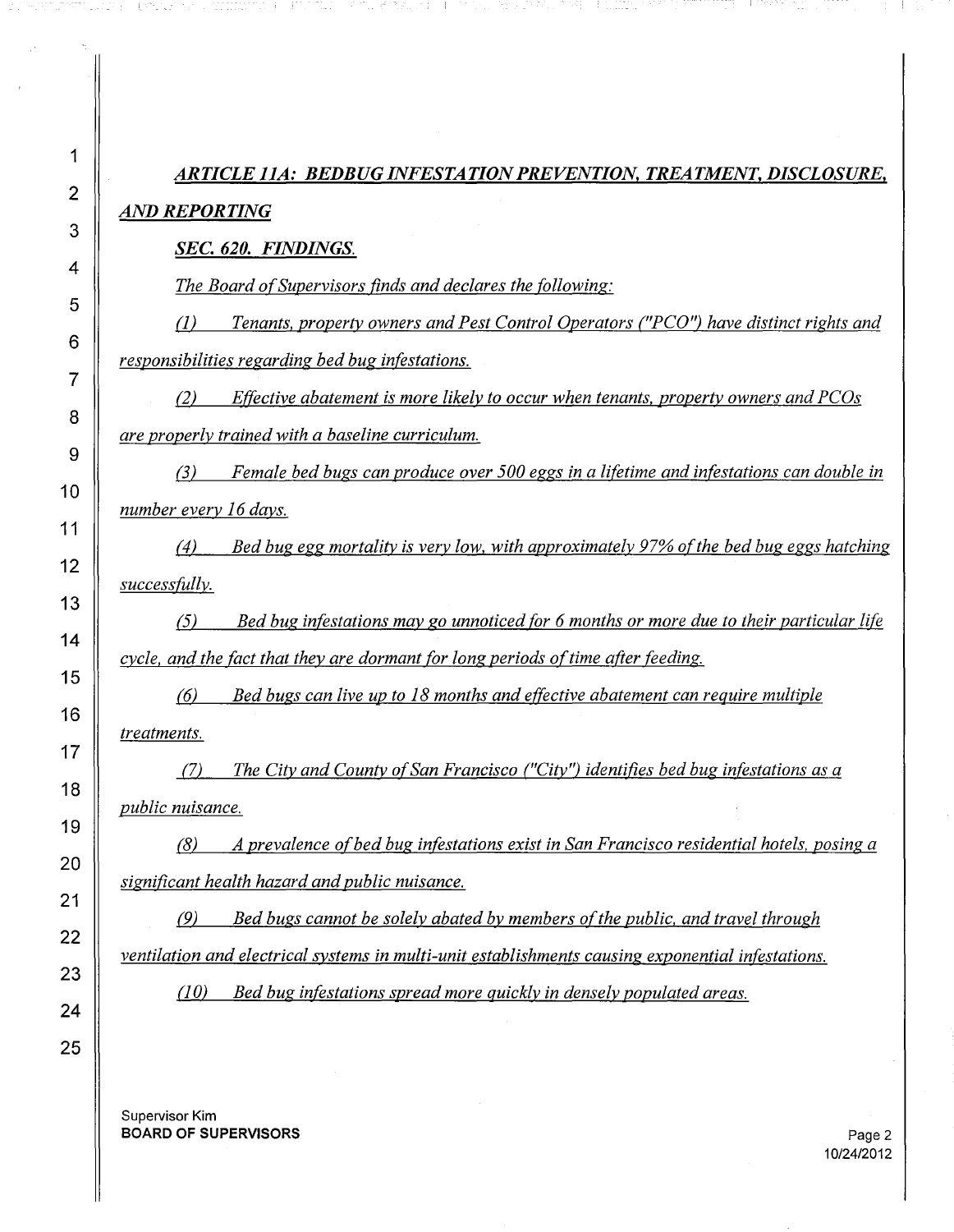*(11) Tenants have an interest in the bed bug history ofpotential rental units, and may make decisions on whether to rent based on that information.*

그는 친한이 아이에 아이들이 좋아하니까?

医血管淋巴 化二氟乙烯酸 医中心反射 法法律的

*(12) All involvedparties have interest in certifying that bed bug infestations are effectively abated.*

*(13) The true number ofbed bug infestations in the City is unknown to the Department of Public Health and the public. but can be more closely approximated by reports trom PCGs.*

*(14) Bed bug infestations negatively impact the mental and emotional health ofaffected persons.*

*(15) Bed bug infestations require considerable time, effort and money to abate.*

*(16) San Francisco has a high percentage oflow-income residents who are financially unable to combat the bed bug problem independently.*

*(17) Increased media attention on bed bug infestations potentially negatively effects tourism.*

*(18) Abatement costs can be expensive. and strict enforcement is required to ensure that all parties fulfill their respective responsibilities.*

*SEC.* 621. *BED BUG INFESTATIONPREVENTION, TREATMENT, DISCLOSURE, AND REPORTING*

*ra) The Department ofPublic Health ("DPH") shall create,* and *distribute,* and maintain *written information that clearly describes the rights and responsibilities oftenants,. property owners, property managers. and licensed Pest Control Operators ("PCOs") regarding bed bug abatement.* DPH shall review and, if needed, update this information at least once every three years.

*(b) The DPHEnvironmental Health Section ("DPH-EHS") shall. in collaboration with the Department ofBuilding Inspection Housing Inspection Division, after consultation with interested stakeholders and experts in the field, produce a training curriculum on proper bed bug abatement procedures for all property types. DPH-EHS shall complete the first curriculum within six months*

Supervisor Kim **BOARD OF SUPERVISORS** Page 3 ! <sup>I</sup>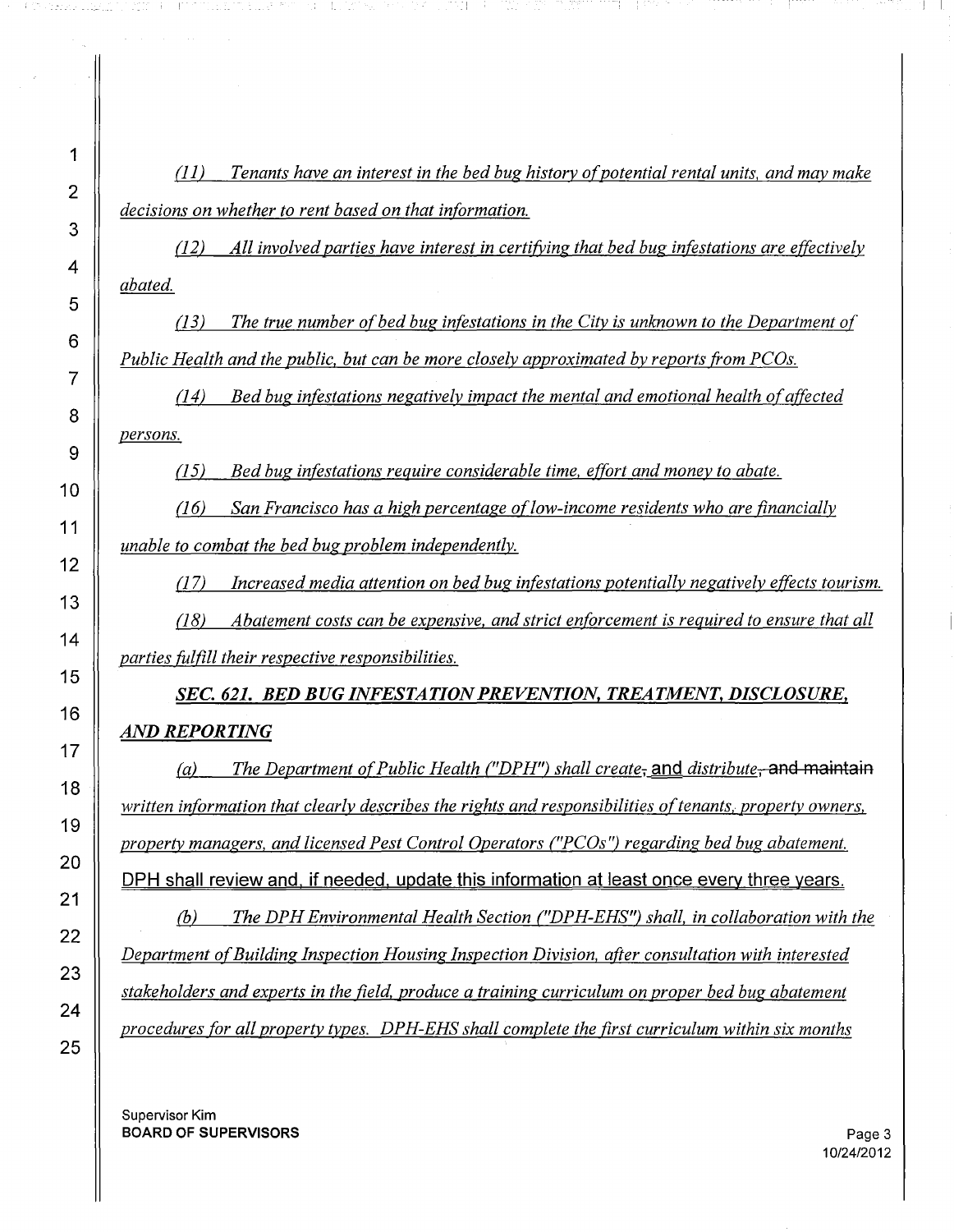*from the effective date ofthis ordinance. and shall review and update the curriculum* at least **<u>once every three yearsas** *needed* to ensure that the content correctly reflects current best practices in</u> *bed bug abatement procedures.*

*ecl Property owners and managers shall investigate bed bug infestation complaints. and record and abate confirmed bed bug infestations in conformity with any rules adopted by DPH for the prevention and control ofbed bug infestation under* s.F. *Health Code Section* 581. *or any successor provisions.* Tenants shall comply with all rules adopted by DPH for the prevention and control of bed bug infestation under S.F. Health Code Section 581. or any successor provisions.

*edl* With the exception of tourist hotels. *Aat the request ofa prospective tenant. a property owner and/or property manager shall furnish to the tenant written disclosure ofthe* property's unit's *bed bug infestation and abatement history for the previous two years. Ifthere is no history ofbed bug infestation. the property owner or manager shall disclose that fact in writing. Such written disclosure must be signed by the property owner and/or manager and tenant prior to the date the property owner and/or manager initially delivers possession of the premises to the tenant.*

*eel* Whenever *+!he DPHDirector. or her/his designee.* issues a notice of violation to correct a bed bug infestation. DPH *shall* re-inspect the property after pest control certify abatement of a bedbug infestation after site inspection confirms the *treatment* to verify has been administered. Certification of *abatement* of the bed bug infestation. Re-inspection *shall occur* within 4530 days of the last treatment.

(j) *DPH-EHS shall. on the first day ofeach month. collect monthly reports from peas that include the number ofunits. by* census tractzip code. *PCDs treated for bed bug infestations the previous month.*

Supervisor Kim BOARD OF SUPERVISORS **Page 4**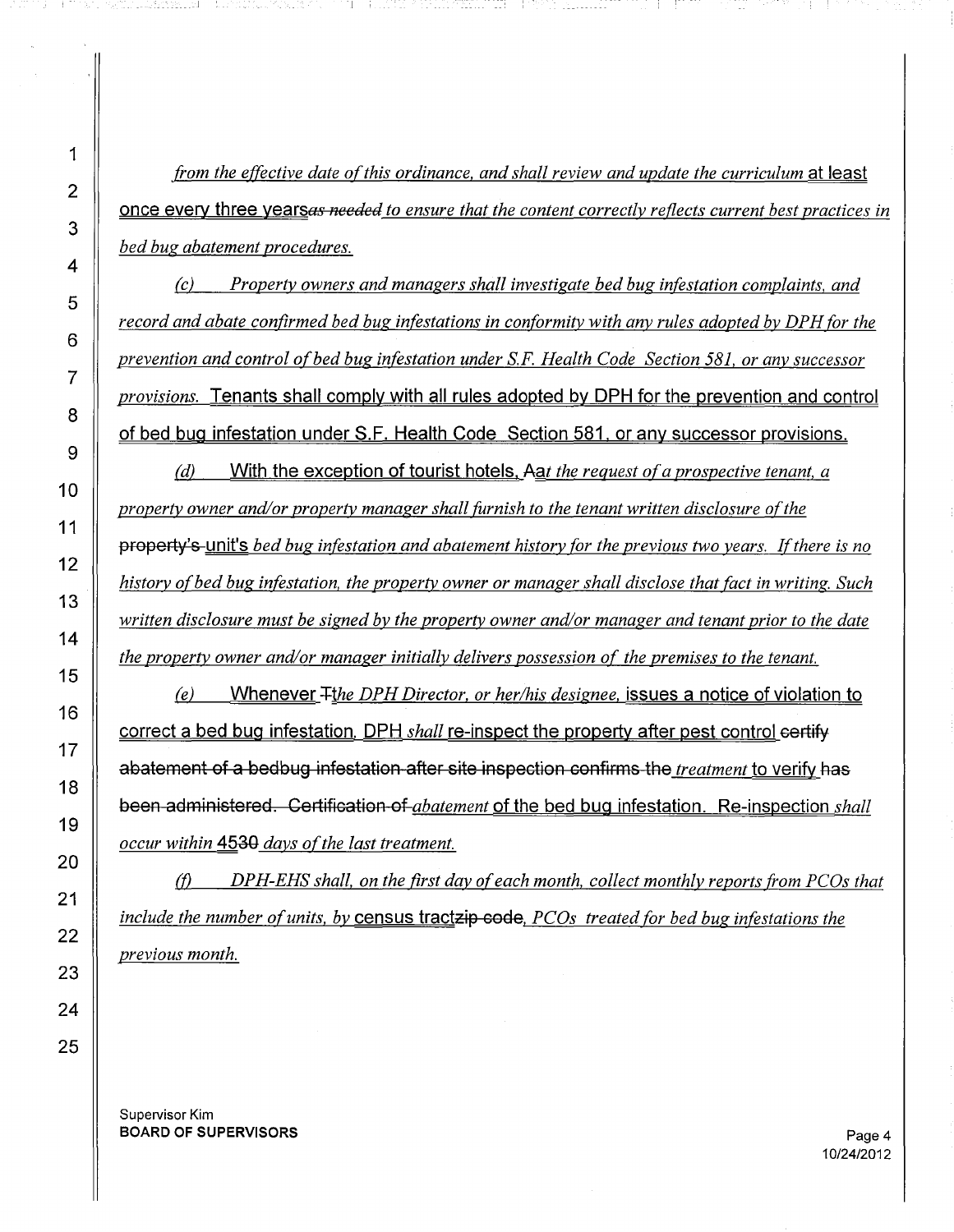*the DPH-EHS website. (g) DPH-EHS shall produce reports aggregating data and showing historical trends about* all reported, active, and abated bed bug infested units. Such reports shall be available to the public on

## *SEC.* 622. *ENFORCEMENT*

*bed bug infestation. The Department shall issue a Notice ofViolation (NOV) and follow the procedures established by S.F HealthCode Section* 596 *or* 596.5 *to a property owner and property manager.* and/or tenant. *for violations ofthis Article or any rules adopted by the DPH Director for prevention and control of*

*SEC.* 623. *PENALTIES*

S. *F Health Code Article 11. Any property owner and/or property manager, or their agents,* and/or tenant. *who violate the provisions ofthis Article or any rules adopted by the DPHDirector for prevention and control ofbed* bug infestations, shall be subject to penalties and shall be liable for administrative costs as set forth in

# **SEC. 624. REVIEW AND AMENDMENT OF THE RULES AND REGULATIONS FOR THE PREVENTION AND TREATMENT OF BED BUG INFESTATIONS.**

the Rules and Regulations for the Prevention and Treatment of Bed Bug Infestations. and adopt amendments as determined to be appropriate under the goals and requirements of this Article. The Health Department may also consider and adopt amendments to the Rules and Regulations for the Prevention and Treatment of Bed Bug Infestations at other publicly noticed meetings. as needed to effectuate the goals and requirements of this Article. (a) The Health Department shall conduct a biannual public hearing to review

(b) Interested parties. including. but not limited to. tenants. property owners and Pest Control Operators. may request that the Health Department amend the Rules and Regulations for the Prevention and Treatment of Bed Bug Infestations. Placement of such

Supervisor Kim BOARD OF SUPERVISORS **Page 5**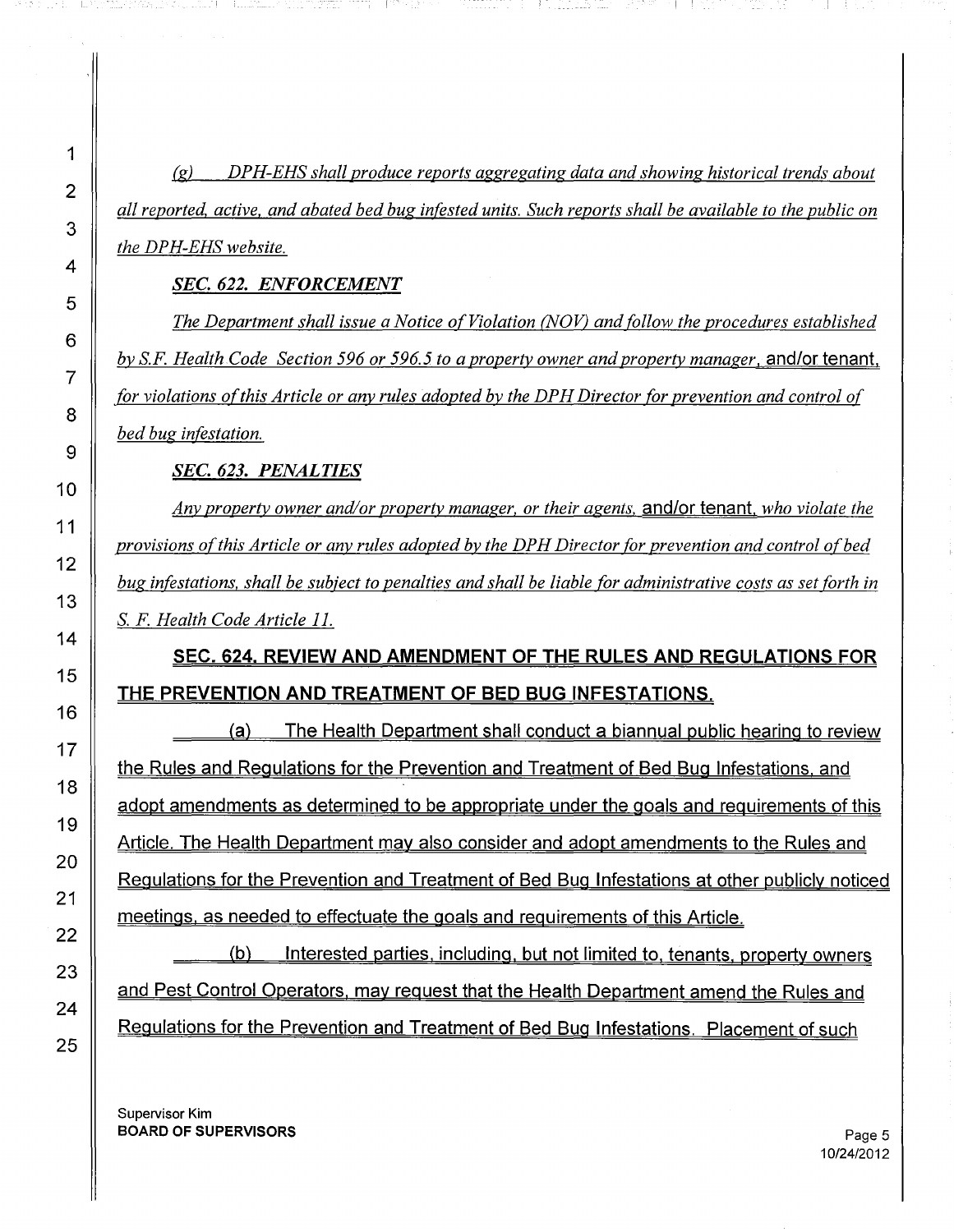requests on a Health Department agenda or notice of hearing shall be at the discretion of the the Director of Public Health.

(c) A public hearing or meeting noticed under this Section 624 shall be noticed for a minimum of ten (10) days. Notice shall be provided to interested parties. including. but not limited to. tenants. property owners and Pest Control Operators. according to Health Department rules and regulations promulgated for this purpose.

Section 3. Effective Date. This ordinance shall become effective 30 days from the date of passage.

Section 4. This section is uncodified. In enacting this Ordinance, the Board intends to amend only those words, phrases, paragraphs, subsections, sections, articles, numbers, punctuation, charts, diagrams, or any other constituent part of the Health Code that are explicitly shown in this legislation as additions, deletions, Board amendment additions, and Board amendment deletions in accordance with the "Note" that appears under the official title of the legislation.

APPROVED AS TO FORM: DENNIS J. HERRERA, City Attorney

By:  $\frac{N}{N}$ WUCANDUNA  $N$ UCA

Deputy City Attorney

Supervisor Kim BOARD OF SUPERVISORS **Page 6** 

10/23/2012 originated at: n:\health\as2012\1200193\00784400.doc revised on: 7/3012012 - n:\health\as2012\1200193\00784400.doc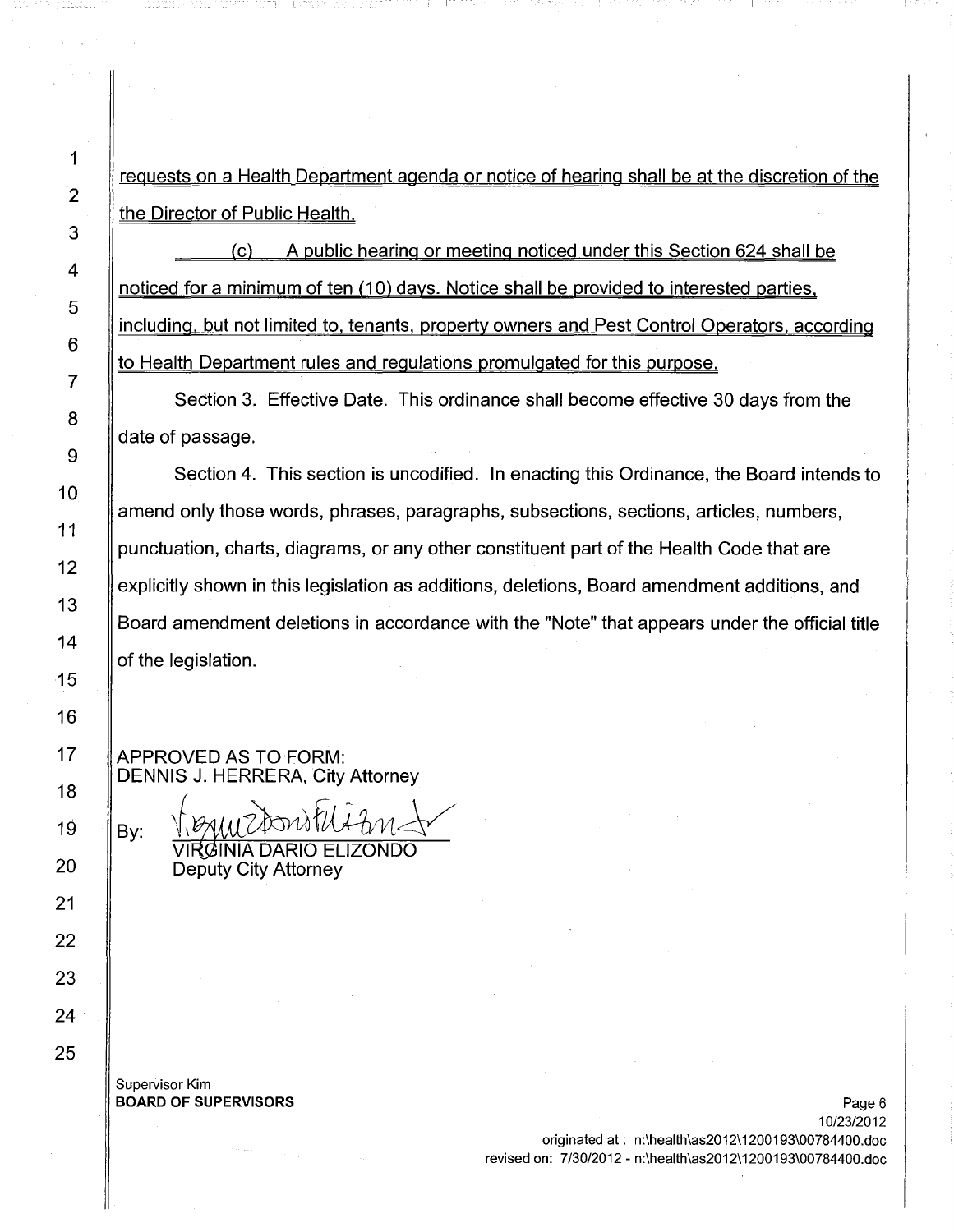

 $\blacksquare$ 

#### File Number: 120815 Date Passed: November 06, 2012

Ordinance amending the San Francisco Health Code by adding Article 11A requiring: 1) the Department of Public Health ("DPH") to provide written information outlining the rights and responsibilities of tenants, property owners and Pest Control Operators ("PCO") regarding the prevention and treatment of bed bug infestations; 2) DPH to develop a training curriculum on bed bug abatement; 3) owners to respond to bed bug infestation complaints; 4) property owners to disclose bed bug infestation history for the previous two years; 5) DPH to collect and publish bed bug data on a quarterly basis; 6) the Health Department to conduct a biannual public hearing to review DPH's written materials,and adopt amendments as appropriate; establishing enforcement procedures; and making environmental findings.

October 18,2012 Rules Committee - AMENDED, AN AMENDMENTOF THE WHOLE BEARING NEW TITLE

October 18, 2012 Rules Committee - RECOMMENDED AS AMENDED

October 30,2012 Board of Supervisors - PASSED ON FIRST READING

Ayes: 10 - Avalos, Campos, Chiu, Cohen, Elsbernd, Farrell, Kim, Mar, Olague and Wiener Excused: 1 - Chu

#### November 06,2012 Board of Supervisors - FINALLY PASSED

Ayes: 11 - Avalos, Campos, Chiu, Chu, Cohen, Elsbernd, Farrell, Kim, Mar, Olague and Wiener